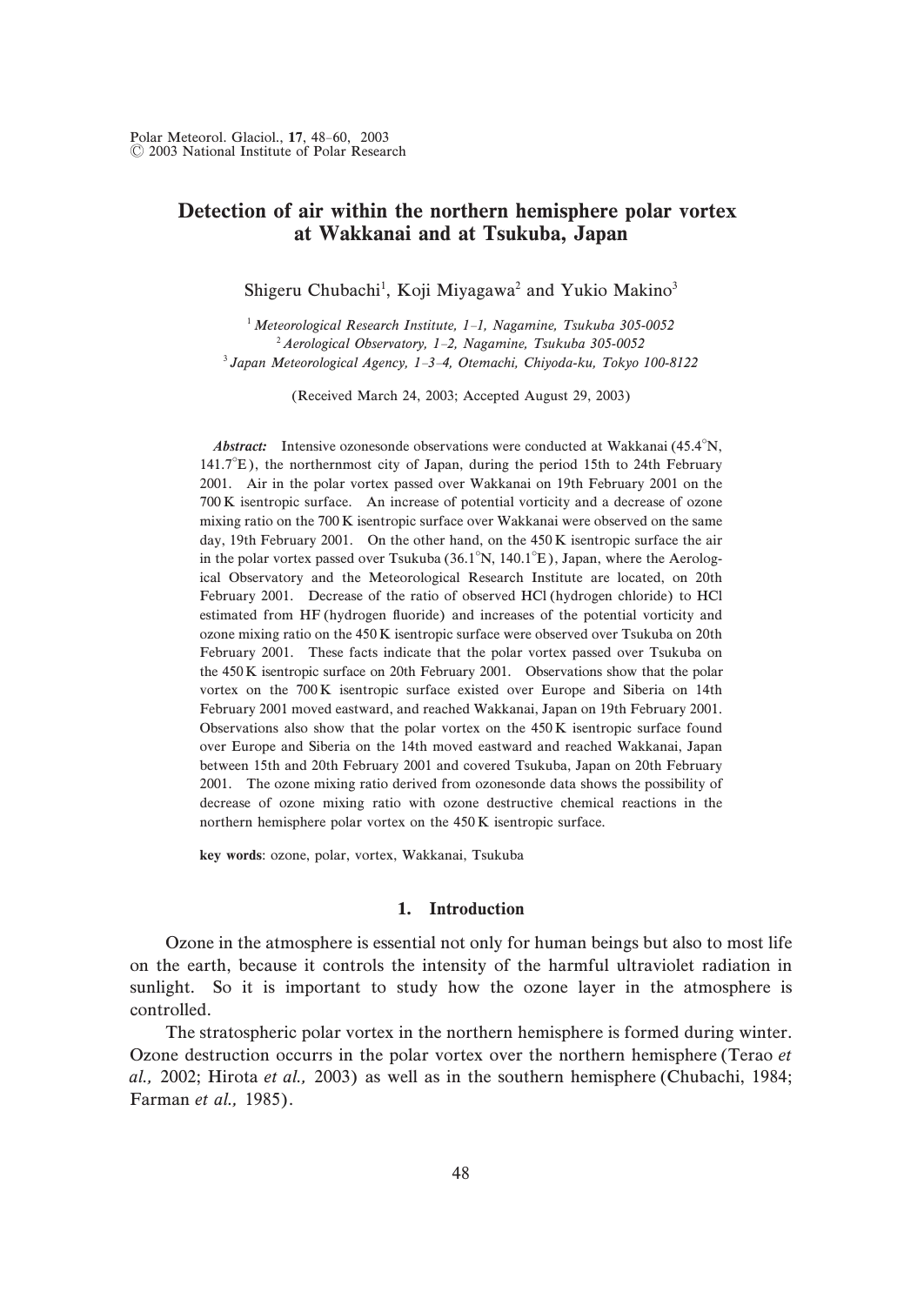Here, we address the question of whether the air in the polar vortex affects the ozone layer over Japan or not. In order to give an answer to this question, we conducted extensive observations of the vertical distribution of ozone at Wakkanai, the northernmost city of Japan, using an Electrochemical Concentration Cell (ECC) type ozonesonde (Komhyr,  $1969$ ) from 15th to 24th in February 2001 (Chubachi et al., 2002). The obtained data were analyzed to study the ozone layer in the winter northern hemisphere. In addition, observations were conducted at the Meteorological Research Institute in Tsukuba, Japan to measure the integrated amount of HCl in the atmospheric column using a Fourier Transform Infrared spectrometer (FTIR) (Makino et al., 2000). The ozonesonde data of other stations in the northern hemisphere were also used. The results obtained from the analyses are shown in this paper.

#### 2. Data set

Vertical ozone profiles at Wakkanai were obtained from the observations (Chubachi et al., 2002). In addition, ozonesonde data were obtained from WOUDC (World Ozone and Ultraviolet radiation Data Center). TOMS (Total Ozone Mapping Spectrometer) version 7 data were obtained from NASA. The Meteorological data were obtained from GANAL data (Global objective ANALysis data made by Japan Meteorological Agency). The ozone observations at Wakkanai were conducted from 15th to 24th February 2001. In addition, TOMS data showed low total ozone values less than  $250$  DU (the minimum value is  $219$  DU) on  $13th$  and  $14th$  February  $2001$  over Europe. This phenomenon was related to the polar vortex that covered Wakkanai on 19th February 2001. For these reasons, the period of analysis was chosen from 13th to 24th February 2001. We calculated the ozone mixing ratio and potential vorticity on ten (300 K, 330 K, 350 K, 400 K, 450 K, 500 K, 550 K, 600 K, 650 K, 700 K) isentropic surfaces at each ozonesonde observation. The data set used in this paper is only for the northern hemisphere. The ozonesonde data are normalized to the total ozone amounts obtained at almost the same time with ground based instruments except for Wakkanai. For Wakkanai TOMS data were used for normalization of ozonesonde data (Chubachi et al., 2002). Names and locations of the ozonesonde stations used in this paper are listed in Table 1.

| No. | Station          | Latitude $({}^{\circ}N)$ | Longitude( ${}^{\circ}E$ ) | Nation         |
|-----|------------------|--------------------------|----------------------------|----------------|
| 1   | Naha             | 26.2                     | 127.7                      | Japan          |
| 2   | Kagoshima        | 31.6                     | 130.6                      | Japan          |
| 3   | Tateno (Tsukuba) | 36.1                     | 140.1                      | Japan          |
| 4   | Sapporo          | 43.1                     | 141.3                      | Japan          |
| 5   | Wakkanai         | 45.4                     | 141.7                      | Japan          |
| 6   | Payerne          | 46.5                     | 6.7                        | Switzerland    |
| 7   | Hohenpeissenberg | 47.8                     | 11.0                       | Germany        |
| 8   | Plaha            | 50.0                     | 14.7                       | Czech Republic |
| 9   | Lindenberg       | 52.2                     | 14.1                       | Germany        |
| 10  | Legionowo        | 52.4                     | 21.0                       | Poland         |
| 11  | Goose Bay        | 53.3                     | $-60.3$                    | Canada         |
|     |                  |                          |                            |                |

Table 1. Names and locations of the ozonesonde stations.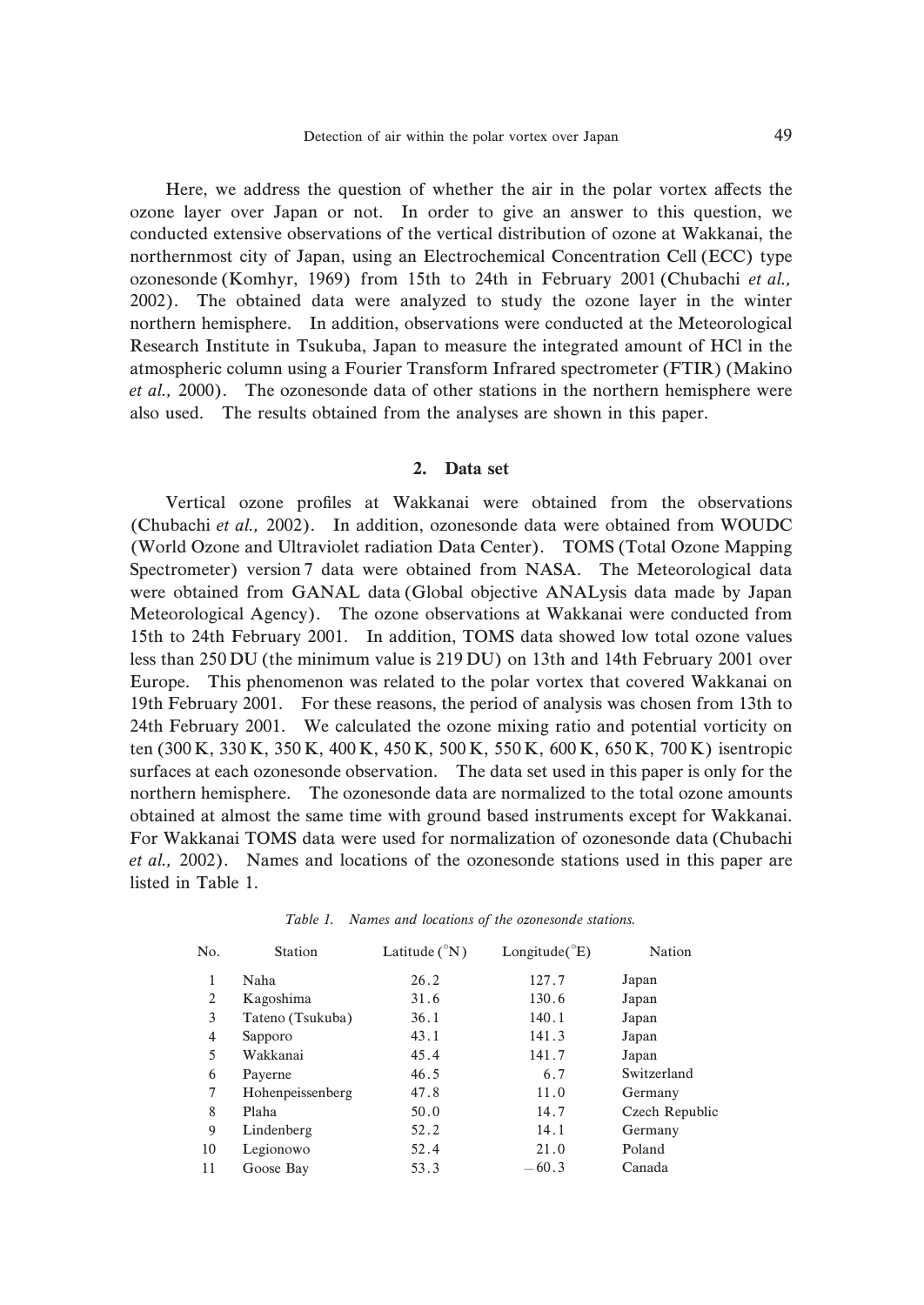#### 3. Ozone mixing ratio on isentropic surfaces at Wakkanai

#### 3.1. Ozone mixing ratio over  $700K$  isentropic surface (~20 hPa) at Wakkanai

Figure 1 shows the cross section of ozone mixing ratio at Wakkanai. The horizontal axis shows the date and the vertical axis shows the potential temperature. The ozone mixing ratio decreased on the  $400K$  isentropic surface during  $21st$  and  $23rd$ February. The ozone mixing ratio decreased on the  $600K$ ,  $650K$  and  $700K$  isentropic surfaces on 19th February. However, significant changes of ozone mixing ratio are not seen on isentropic surfaces lower than  $350K$ . Because the ozone mixing ratio is thought to be a conservative quantity on a given isentropic surface, we can trace its origin.



Fig. 1. Time-height cross section of ozone mixing ratio (ppmv) at Wakkanai during 15th to 24th February 2001. The horizontal axis shows days in February 2001 and the vertical axis shows potential temperature.

Figure 2 shows the ozone mixing ratios on the  $700K$  isentropic surface at Wakkanai during the period from 15th to 24th February 2001. The ozone mixing ratios except on the 18th and 19th were between 5 ppmy and 7 ppmy. On the 18th and 19th February 2001, they were below 5 ppmv. Figure 3 shows the potential vorticity at Wakkanai on the  $700K$  isentropic surface from 13th to 24th February 2001. The potential vorticity increased on the  $19th$  (Fig. 3) on the same day as the decrease of ozone mixing ratio on the  $700 K$  isentropic surface was observed (Fig. 2).

Figure 4 shows the scatter diagram of the potential vorticity and ozone mixing ratio on the  $700\,\mathrm{K}$  isentropic surface constructed using the ozonesonde data obtained from the stations listed in Table 1 from 13th to 24th February. Ozonesonde data at Wakkanai are available only for the period from 15th to 24th February. The ozone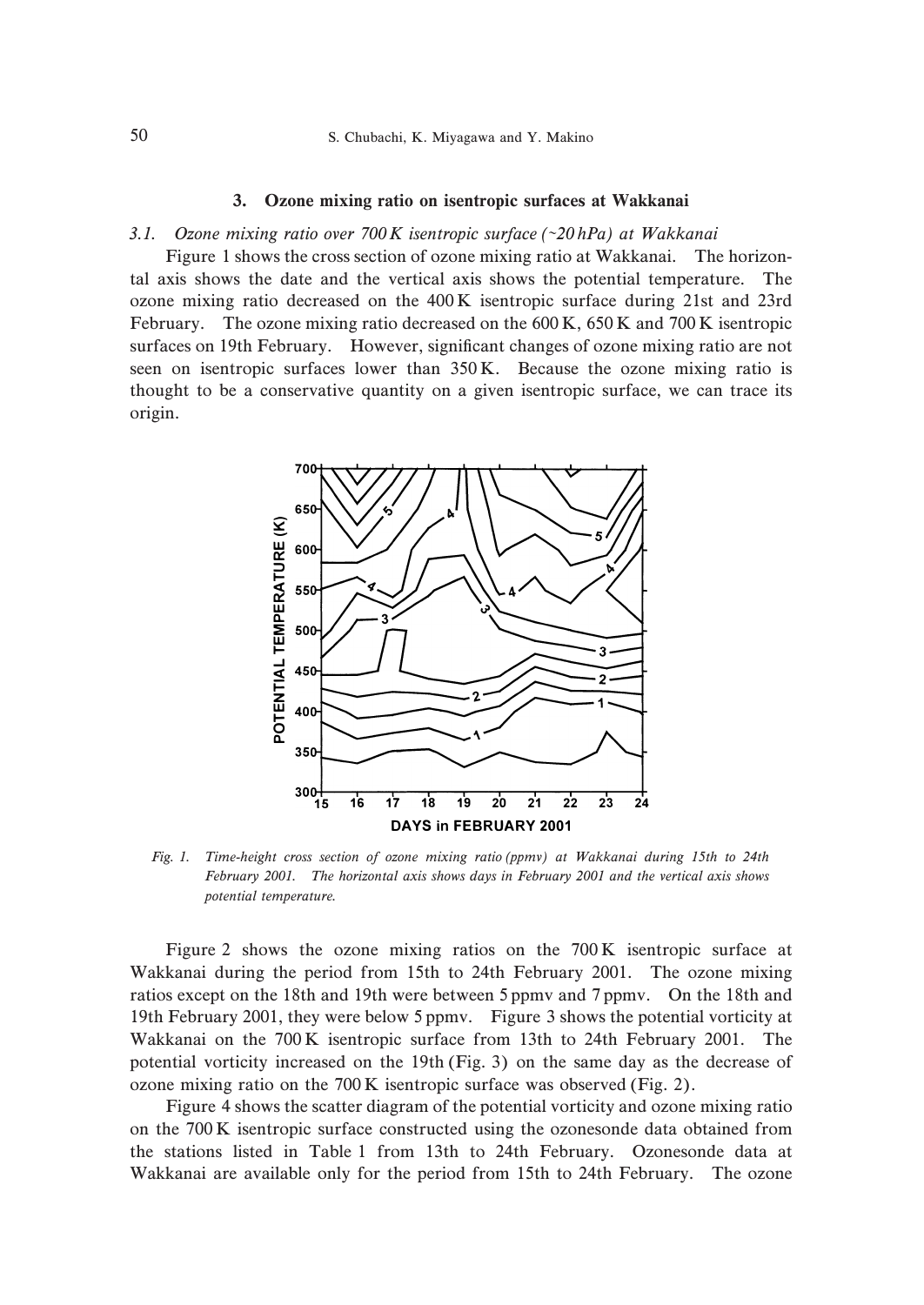Detection of air within the polar vortex over Japan 51



Fig. 2. Ozone mixing ratio on the 700K isentropic surface at Wakkanai during 15th to 24th February 2001.



Fig. 3. Potential vorticity on the  $700K$  isentropic surface at Wakkanai during 13th to 24th February 2001.



Fig. 4. Scatter diagram of ozone mixing ratio and potential vorticity on the 700K isentropic surface. The label W19 indicates the data point corresponding to 19th February 2001 at Wakkanai, T20 indicates the data point corresponding to 20th February 2001 at Tsukuba.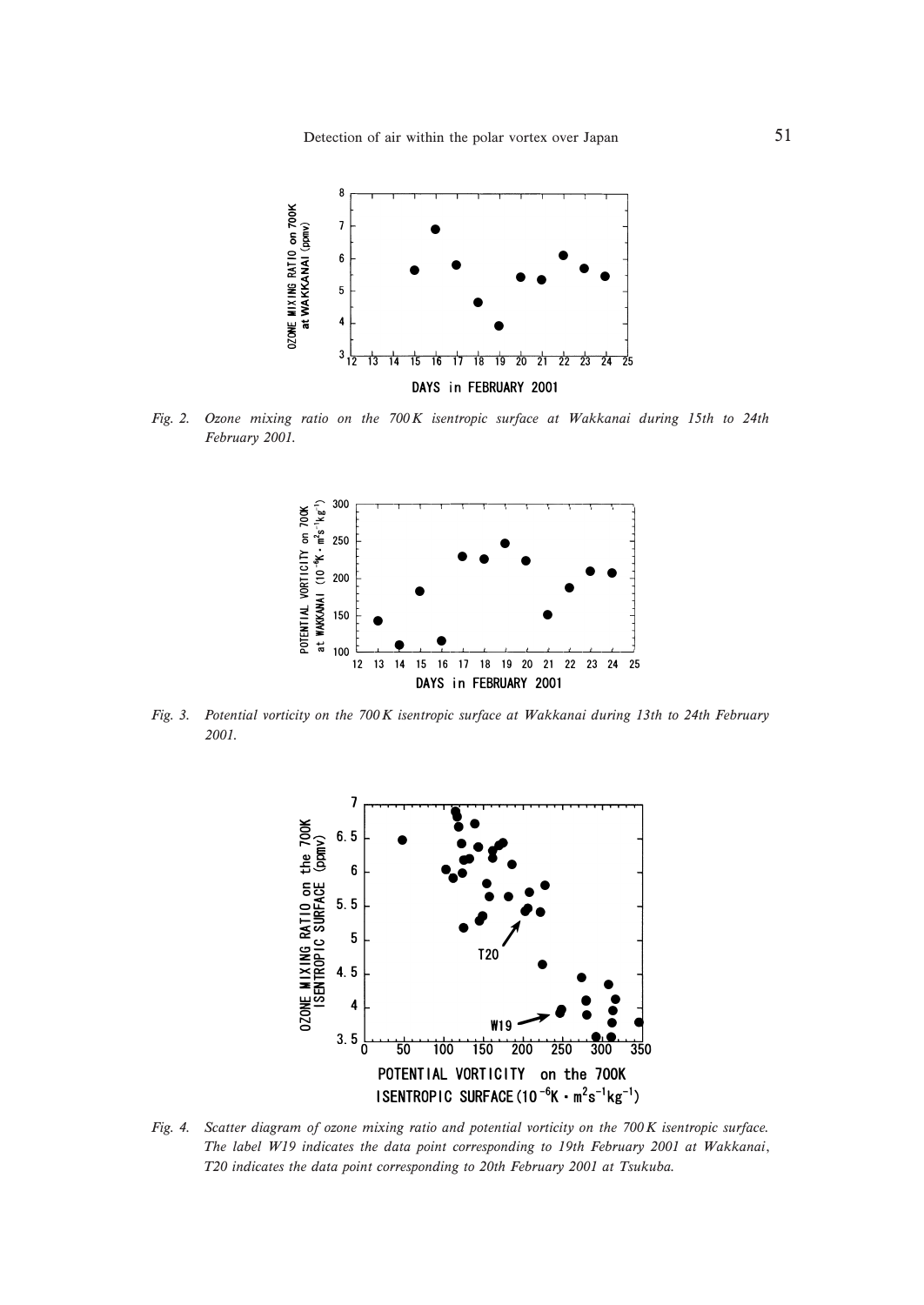mixing ratio tends to decrease with potential vorticity when the potential vorticity is smaller than 220 ( $10^{-6}$ K · m<sup>2</sup>s<sup>-1</sup> kg<sup>-1</sup>) and it shows a sharp decrease at potential vorticity between 220 and 240 ( $10^{-6}$ K · m<sup>2</sup>s<sup>-1</sup> kg<sup>-1</sup>). It shows an almost constant value around 4 ppmv when the potential vorticity is larger than 240 ( $10^{-6}$ K  $\cdot$  m<sup>2</sup>s<sup>-1</sup>  $kg^{-1}$ ).

Based on Fig. 4, the area where potential vorticity is larger than or equal to  $240$  $(10^{-6}$ K · m<sup>2</sup>s<sup>-1</sup> kg<sup>-1</sup>) is "in the polar vortex" on the 700 K isentropic surface and the area where potential vorticity is between 220 and 240 ( $10^{-6}$ K  $\cdot$  m<sup>2</sup>s<sup>-1</sup> kg<sup>-1</sup>) is "on the boundary". The area of potential vorticity smaller than or equal to 220 ( $10^{-6}$ K  $\cdot$  m<sup>2</sup>s<sup>-1</sup>  $kg^{-1}$ ) is "out of the polar vortex" on the 700 K isentropic surface. Data at the point marked "W19" were obtained at Wakkanai on 19th February on the  $700 K$  isentropic surface. We can see that Wakkanai was covered with air "in the polar vortex" on the 700 K isentropic surface on 19th February.

The small ozone mixing ratio with potential vorticity larger than or equal to 240  $(10^{-6}$ K · m<sup>2</sup>s<sup>-1</sup> kg<sup>-1</sup>) in Fig. 4 can be due to a less active ozone forming chemical reaction in the polar night region on the  $700K$  isentropic surface over high latitudes. The intensity of sunlight is very weak and hours of sunlight are short in winter at high latitudes. The polar vortex where potential vorticity is larger than or equal to  $240$  $(10^{-6}$ K · m<sup>2</sup>s<sup>-1</sup> kg<sup>-1</sup>) was located in higher latitudes until just before the analysis period discussed in this paper.

# 3.2. Ozone mixing ratio on the  $450K$  isentropic surface (~70 hPa) 3.2.1. Case at Wakkanai

In this section, we conduct a similar discussion for the  $450 K$  isentropic surface to the one described in the previous section. In Fig.  $5$ , the ozone mixing ratio at Wakkanai, Japan on the  $450K$  isentropic surface from the 15th to 24th is shown. Figure 5 shows that the ozone mixing ratio from the  $15th$  to  $20th$  is larger than that on the  $21st$  to  $24th$ . Figure 6 shows the potential vorticity at Wakkanai, Japan on the  $450$ K is entropic surface from the  $13th$  to  $24th$ . In Fig. 6, it is shown that the potential vorticity is large on the  $15th$ ,  $16th$ ,  $17th$ ,  $18th$ ,  $19th$ ,  $20th$  and  $24th$  of February  $2001$  and be small on the 21st and 23rd. Figure 7 shows the scatter diagram of the potential vorticity and ozone mixing ratio on the  $450 K$  isentropic surface based on ozonesonde



Fig. 5. Ozone mixing ratio on the  $450K$  isentropic surface at Wakkanai during 15th to 24th February 2001.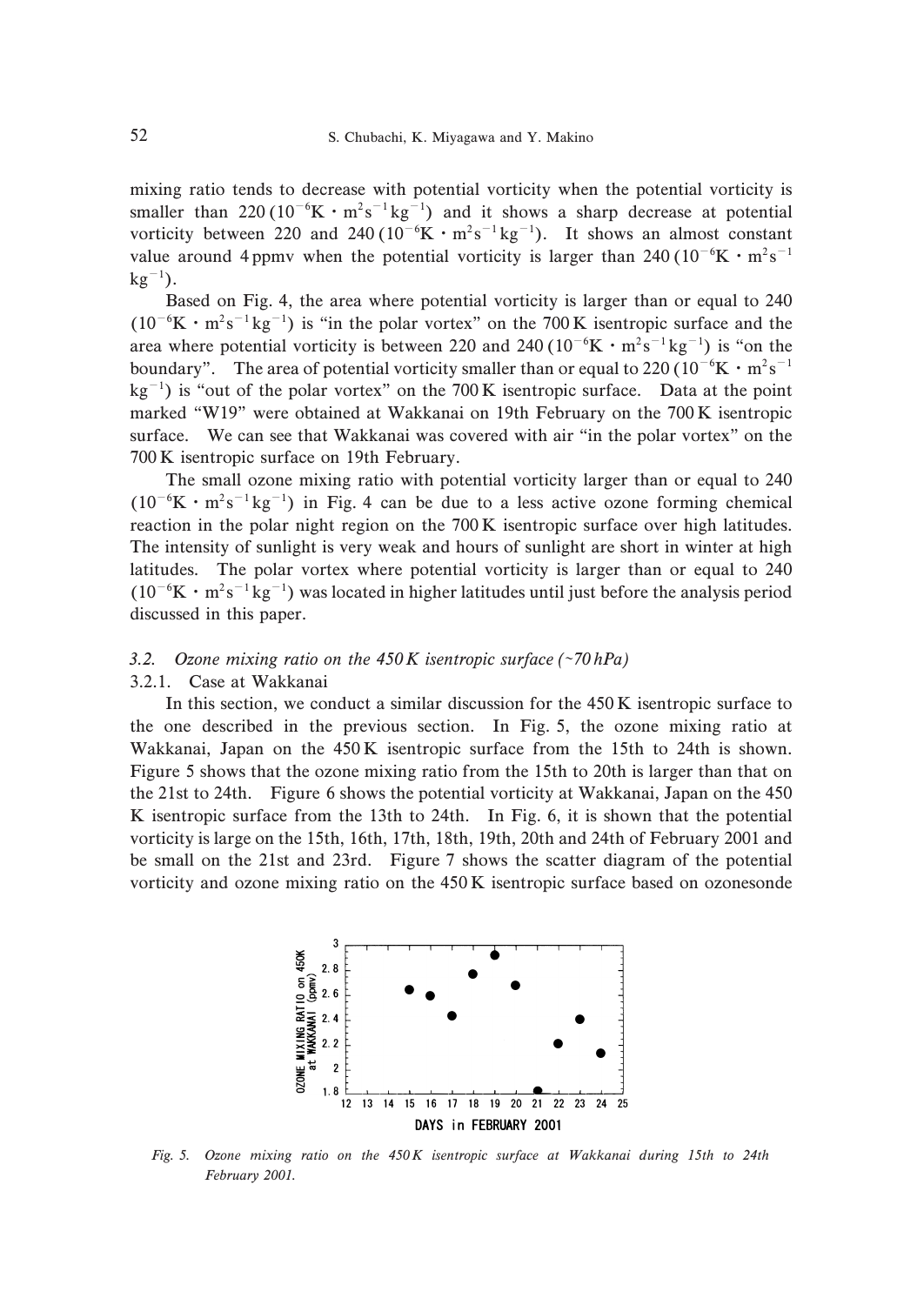data from the stations listed in Table 1 from 13th to 24th February. Ozonesonde data at Wakkanai are available from 15th to 24th February. In Fig. 7, it is shown that the ozone mixing ratio shows a low value around + ppmv when the potential vorticity is less than or equal to  $15(10^{-6}K \cdot m^2 s^{-1} kg^{-1})$ . The ozone mixing ratio shows a sharp increase for potential vorticity between 15 and  $22(10^{-6} \text{K} \cdot \text{m}^2 \text{s}^{-1} \text{kg}^{-1})$ . Ozone mixing ratio shows a higher and almost constant value around  $2.5$  to  $3$  ppmv when the potential vorticity is larger than or equal to 22 ( $10^{-6}$ K  $\cdot$  m<sup>2</sup>s<sup>-1</sup> kg<sup>-1</sup>). Based on Fig. 7, the area with potential vorticity larger than or equal to  $22(10^{-6}$ K  $\cdot$  m<sup>2</sup>s<sup>-1</sup> kg<sup>-1</sup>) is "in the polar vortex" on the  $450K$  isentropic surface, and the area with potential vorticity between 15 and 22 ( $10^{-6}$ K  $\cdot$  m<sup>2</sup>s<sup>-1</sup> kg<sup>-1</sup>) is "on the boundary". The area with potential vorticity less than or equal to  $15(10^{-6}K \cdot m^2 s^{-1} kg^{-1})$  is "out of the polar vortex". The thick broken line in Fig. 6 shows potential vorticity equal to  $22 (10^{-6} \text{K} \cdot \text{m}^2 \text{s}^{-1})$  $kg^{-1}$ ). Wakkanai is covered with air of potential vorticity larger than or equal to 22  $(10^{-6}$ K  $\cdot$  m<sup>2</sup>s<sup>-1</sup> kg<sup>-1</sup>), in the polar vortex on the 15th, 16th, 17th, 18th, 19th 20th and



Fig. 6. Potential vorticity on the  $450K$  isentropic surface at Wakkanai during 13th to 24th February 2001.



Fig. 7. Scatter diagram of ozone mixing ratio and potential vorticity on the  $450K$  isentropic surface. Labels S20, T17, T20, and W20 indicate data points observed on the 20th February 2001 at Sapporo, on the 17th and 20th at Tsukuba and on the 20th at Wakkanai.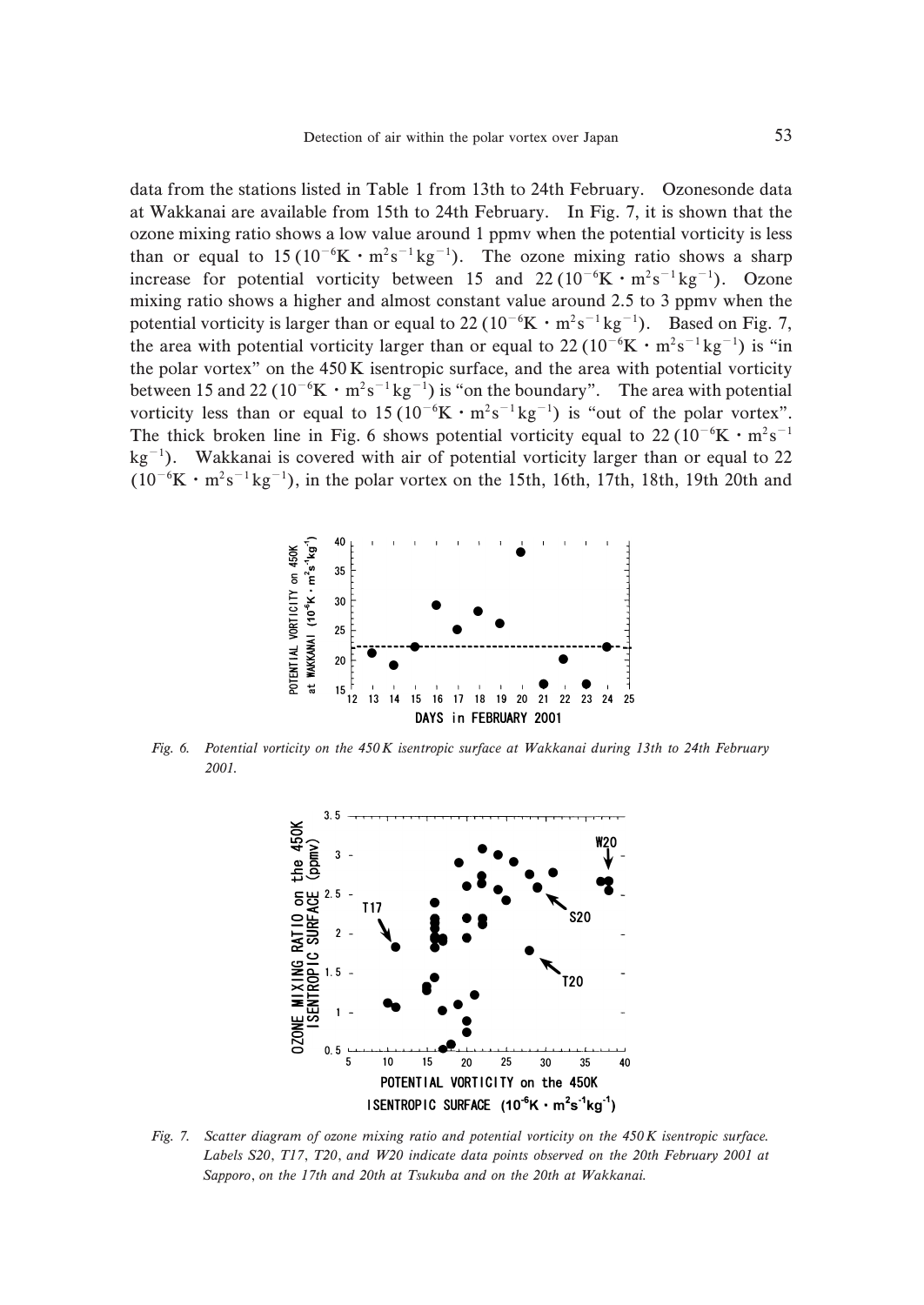$24th$ 

In Fig. 7 we can see that the ozone mixing ratio in the polar vortex is larger than that out of the vortex on the  $450K$  isentropic surface. This is because the downward motion in the northern hemisphere polar vortex carries ozone rich air downward from higher altitudes of the stratosphere. Kanzawa et al.  $(2000)$  reported slow downward motion of the stratospheric air mass with a rate of  $0.6-0.8$  km per month in the northern hemisphere winter polar vortex using the ILAS (Improved Limb Atmospheric Spectrometer) data.

#### 3.2.2. Case at Tsukuba

In Fig. 8, ozone mixing ratios at Tsukuba, Japan on the  $450K$  isentropic surface from the 13th to 24th are shown. The ozonesonde data are available only for 7 days  $(14th, 15th, 17th, 18th, 19th, 20th, and 21st)$ . Increases of ozone mixing ratios on 17th and 20th February 2001 are shown in Fig. 8. Figure 9 shows the potential vorticity at Tsukuba, Japan on the  $450K$  isentropic surface from the 13th to 24th. In Fig. 9, the thick broken line shows the potential vorticity equal to  $22(10^{-6}K \cdot m^2s^{-1}kg^{-1})$ . We can see that the potential vorticity is larger or equal to  $22(10^{-6}K \cdot m^2 s^{-1} kg^{-1})$  for the 16th, 20th and 22nd February 2001.

"T20" in Fig. 7 shows the value at Tsukuba on 20th February, the day when increases of ozone mixing ratio and potential vorticity were observed at Tsukuba.



Fig. 8. Ozone mixing ratio on the 450 K isentropic surface at Tsukuba during 13th to 24th February 2001.



Fig. 9. Potential vorticity on the  $450K$  isentropic surface at Tsukuba during 13th to 24th February 2001.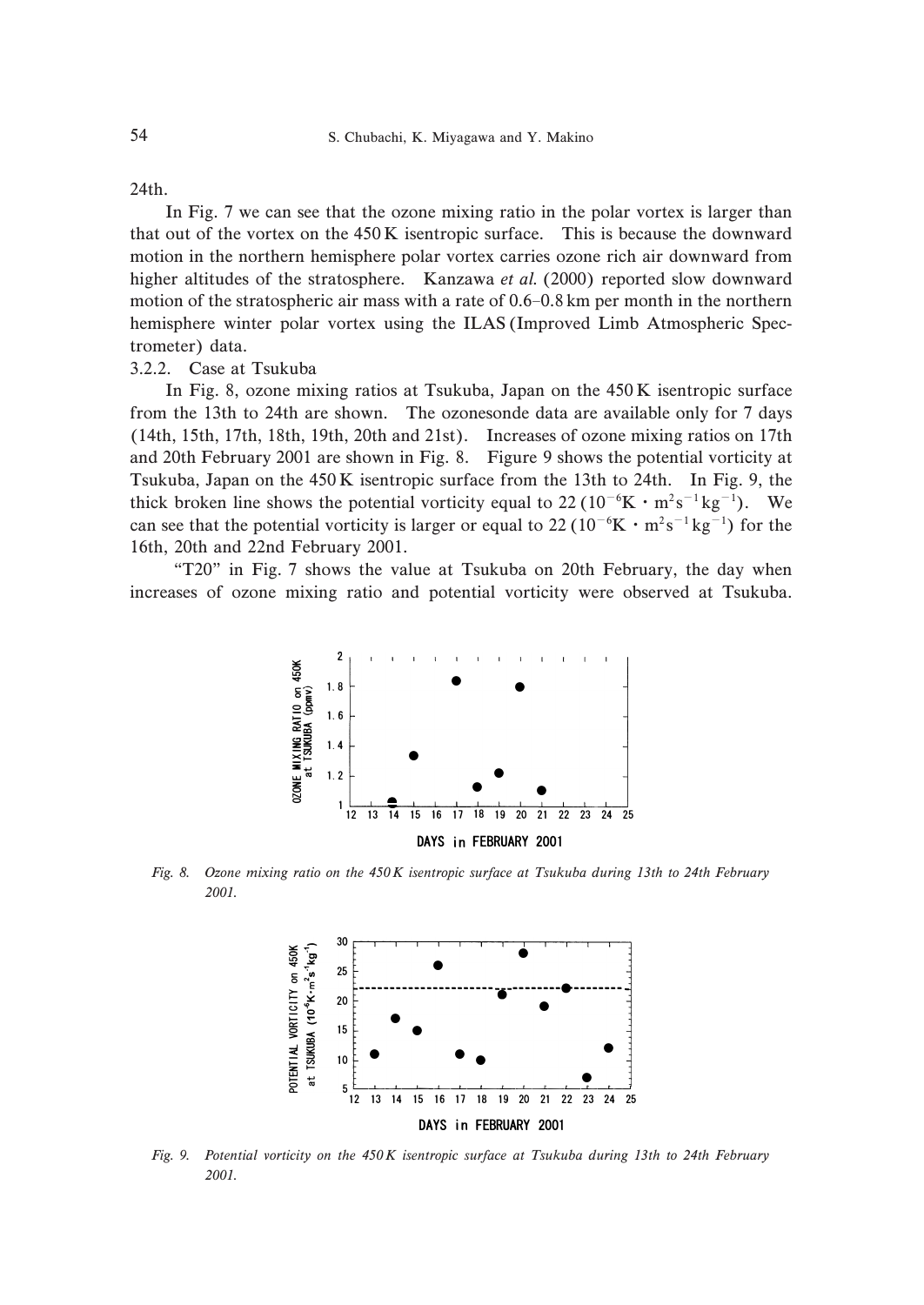Based on Fig. 7, it is seen that Tsukuba was covered with air "in the polar vortex" on the 450 K isentropic surface on 20th February 2001. On 17th February, the point marked "T17" (Tsukuba 17th February) in Fig. 7 was out of the vortex, though an increase of ozone mixing ratio is also shown in Fig. 2. The polar vortex passed over Tsukuba on the  $450K$  isentropic surface on 20th February 2001 though Tsukuba was out of the vortex (cf. marked as "T20" in Fig. 4) on the 700 K isentropic surface.

An increase of potential vorticity was seen on 20th February at Tsukuba on the 500 K,  $550K$ ,  $600K$  and  $650K$  isentropic surfaces. On the  $500K$  and  $550K$  isentropic surfaces, Tsukuba would be in the polar vortex, though the boundary was not clear on the scatter diagrams similar to Fig. 4 and Fig. 7. On the  $600K$  isentropic surface, we could not conclude that Tsukuba is in the polar vortex on these surfaces because the boundary was not clear on the scatter diagrams similar to Fig. 4 and Fig. 7. On the 650 K isentropic surface Tsukuba would be on the border of the vortex.

Potential vorticity was greater than or equal to  $22(10^{-6}K \cdot m^2 s^{-1} kg^{-1})$  on 16th, 20th and 22nd February on the  $450 K$  isentropic surface over Tsukuba. It appears that Tsukuba was covered with the polar vortex on the  $450K$  isentropic surface on these days. However, ozonesonde data are not available for Tsukuba on the 16th and 22nd, hence it is not possible to discuss the relation between the ozone mixing ratio and potential vorticity for these days at Tsukuba.

#### 4. Discussion

### 4.1. Movement of the polar vortex on the  $700K$  isentropic surface

The shaded area in Fig. 10a shows the area where potential vorticity (calculated from GANAL data) is larger than or equal to 240 ( $10^{-6}$ K  $\cdot$  m<sup>2</sup>s<sup>-1</sup>kg<sup>-1</sup>) on the 700 K isentropic surface and is thought to have been in the polar vortex on 14th February



Fig. 10a. Shaded area shows potential vorticity larger than or equal to  $240$  $(10^{-6}K \cdot m^2 s^{-1} kg^{-1})$  on the 700 K isentropic surface on 14th February 2001.

Fig. 10b. Same as Fig. 10a but for 17th February 2001.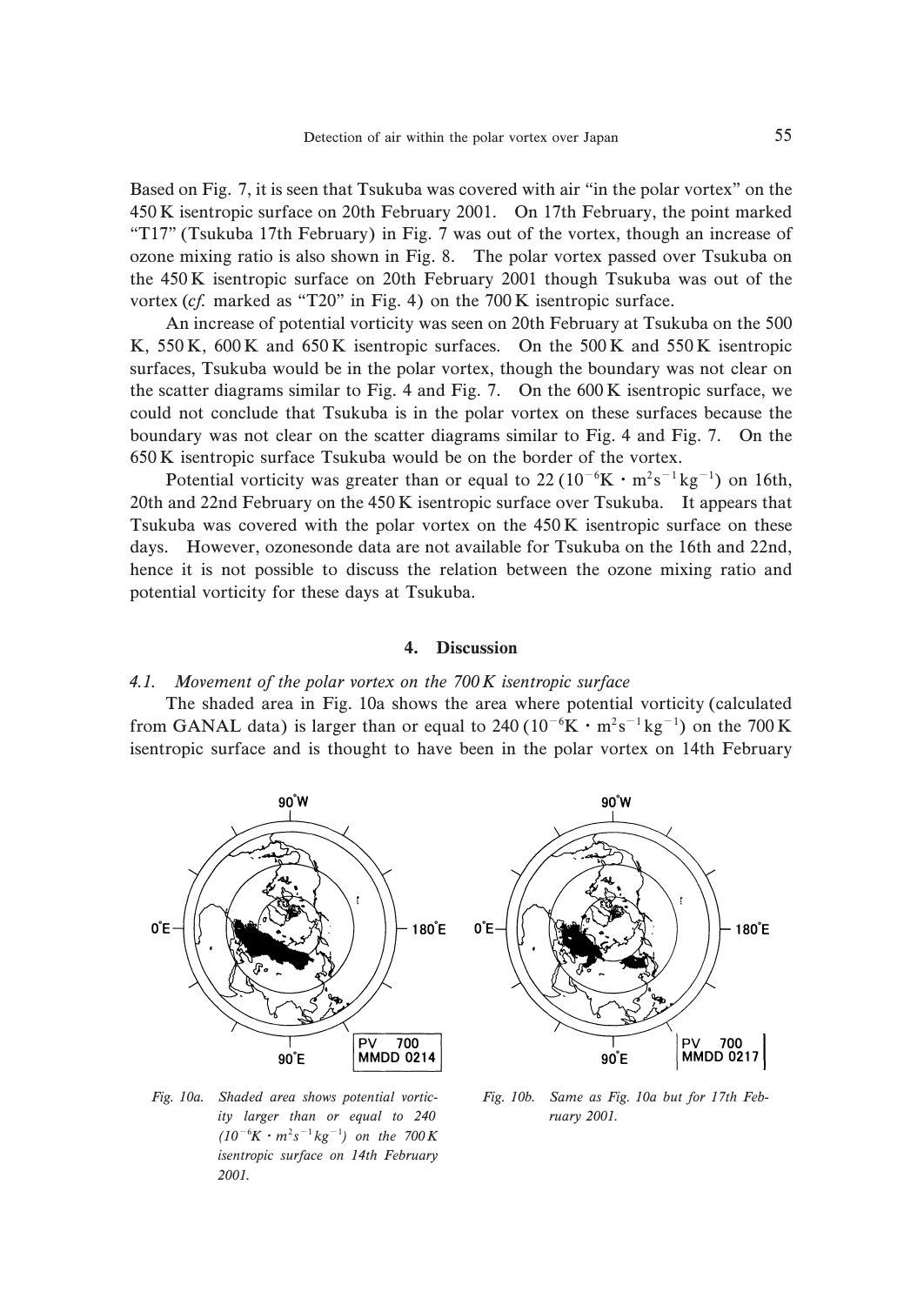

Fig. 10c. Same as Fig. 10a but for 19th February 2001.

Fig. 10d. Same as Fig. 10a but for 24th February 2001.

2001. The extent of the area is wide and its latitude is north of  $35^\circ N$ , covering Europe through Siberia. However, it did not cover Japan yet. Figure 10b shows that the area separated into two on 17th February 2001. Figure 10c shows that one of the two areas arrived at Wakkanai on 19th February 2001 when the decrease of ozone mixing ratio at 700 K over Wakkanai was observed. The area of this domain became very small on 24th February  $2001$  (Fig.  $10d$ ).

4.2. Movement of the polar vortex on the  $450K$  isentropic surface The shaded area in Fig. 11a shows the area where potential vorticity is larger than



Fig. 11a. Shaded area shows potential vorticity larger than or equal to 22 (10 $^{\rm -6}$  $K \cdot m^2 s^{-1} kg^{-1}$ ) on the 450K isentropic surface on 14th February 2001.

Fig. 11b. Same as Fig. 11a but for 19th February 2001.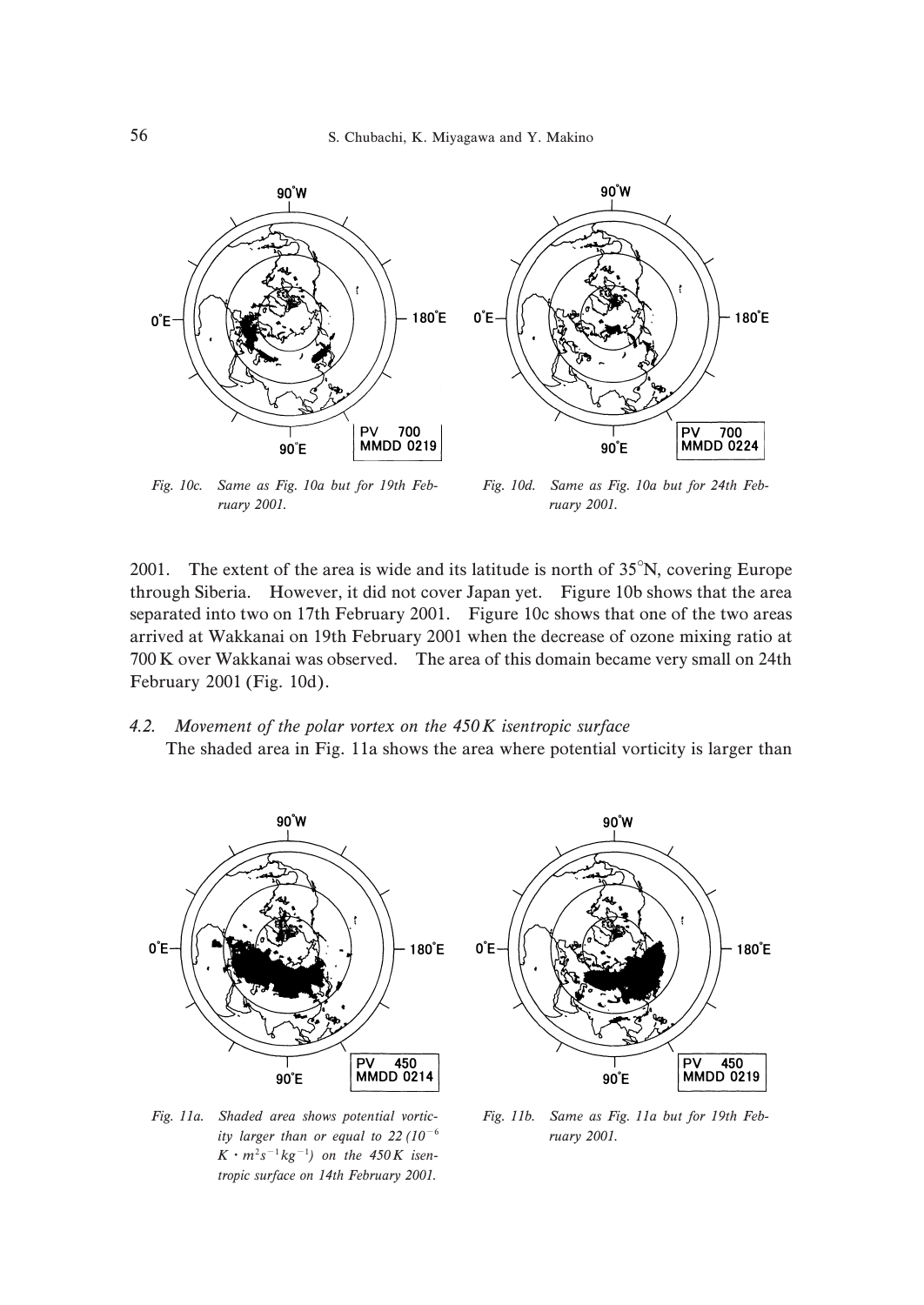

Fig. 11c. Same as Fig. 11a but for 20th February 2001.

Fig. 11d. Same as Fig. 11a but for 24th February 2001.

or equal to 22 ( $10^{-6}$ K · m<sup>2</sup>s<sup>-1</sup> kg<sup>-1</sup>) on the 450 K isentropic surface and is thought to have been in the polar vortex on 14th February 2001. The polar vortex covered a large area at latitudes north of  $30^{\circ}$ N over Europe through Siberia and Sakhalin. Figure 11b shows that the polar vortex moved east and Wakkanai was covered by the polar vortex, whereas Tsukuba was not covered by the polar vortex region on 19th February 2001. Figure 11c shows that the polar vortex covered most of Japan on 20th February 2001, when increase of ozone mixing ratio on the  $450 K$  isentropic surface and decrease of the HCl ratio at Tsukuba were also observed  $(cf.$  Fig. 14). The polar vortex moved northward and Tsukuba was outside of the polar vortex on the 24th  $(cf. Fig. 11d)$ .

4.3. The possibility of ozone destruction in the polar vortex on the  $450K$  isentropic surface Figure 12 shows the ozone mixing ratios in the polar vortex where potential



Fig. 12. Ozone mixing ratios on the  $450K$  isentropic surface when the potential vorticity on the  $450K$ isentropic surface is larger than or equal to 22  $(10^{-6}K \cdot m^2 s^{-1} kg^{-1})$ , which is in the polar vortex. The mark "3" on 20th Feb. 2001 indicates data from Tsukuba.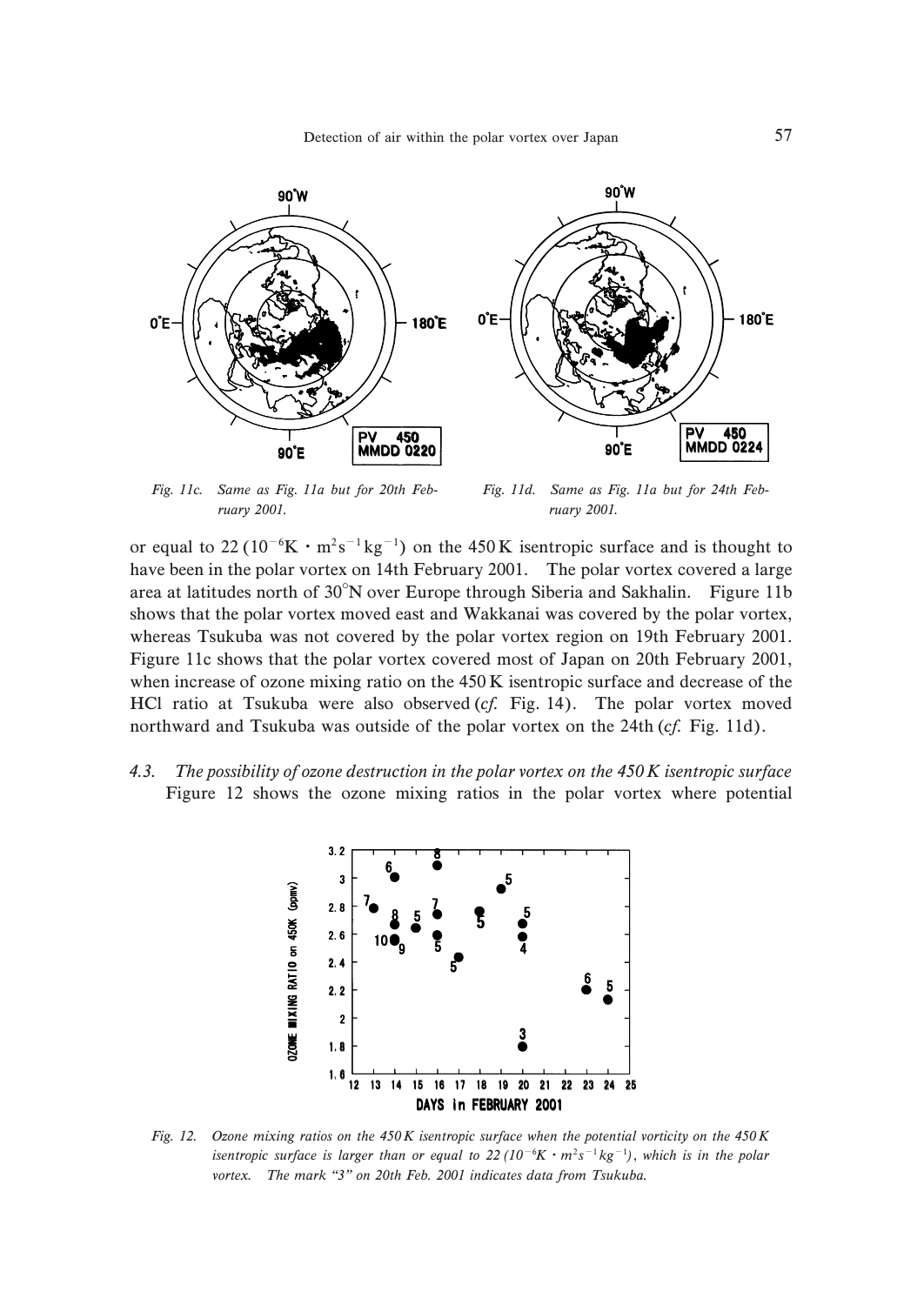

Fig. 13. Temperature on the  $450K$  isentropic surface obtained from ozonesonde data during 13th to 24th February 2001 when potential vorticity was larger than or equal to 22 (10<sup>-6</sup>K  $\cdot$  m<sup>2</sup>s<sup>-1</sup>  $kg^{-1}$ ).

vorticity was larger than or equal to  $22(10^{-6}K \cdot m^2 s^{-1} kg^{-1})$  on the 450 K isentropic surface obtained from ozonesonde observations from 13th to 24th February 2001. The number attached to the data point indicates the station number in Table 1. A decreasing tendency of ozone mixing ratio during the period 17th to 24th is seen and can be associated with the destruction of ozone molecules on the  $450K$  isentropic surface. The temperature obtained from ozonesonde observations from 13th to 24th February 2001 on the  $450 \text{ K}$  isentropic surface, shown in Fig. 13, were as low as minus  $80^{\circ}$ C on 13th and 14th February 2001. At this temperature the formation of PSCs (Polar Stratosphere Clouds) is possible. If PSCs formed, chlorine molecules can be released by the following chemical reactions on the PSCs (Solomon *et al.*, 1986).

$$
CIONO2 + HCl \rightarrow Cl2 + HNO3,
$$
\n
$$
(a)
$$

$$
H_2O + ClONO_2 \rightarrow HNO_3 + H OCl. \tag{b}
$$

Figure 14 shows the ratios of column density of observed HCl to HCl estimated from HF data under the condition of no heterogeneous reaction from infrared



Fig. 14. Ratio of column density of observed HCl to HCl estimated from HF data under the condition of no heterogeneous chemical reaction from infrared spectroscopic measurements during 5th February-2nd March 2001.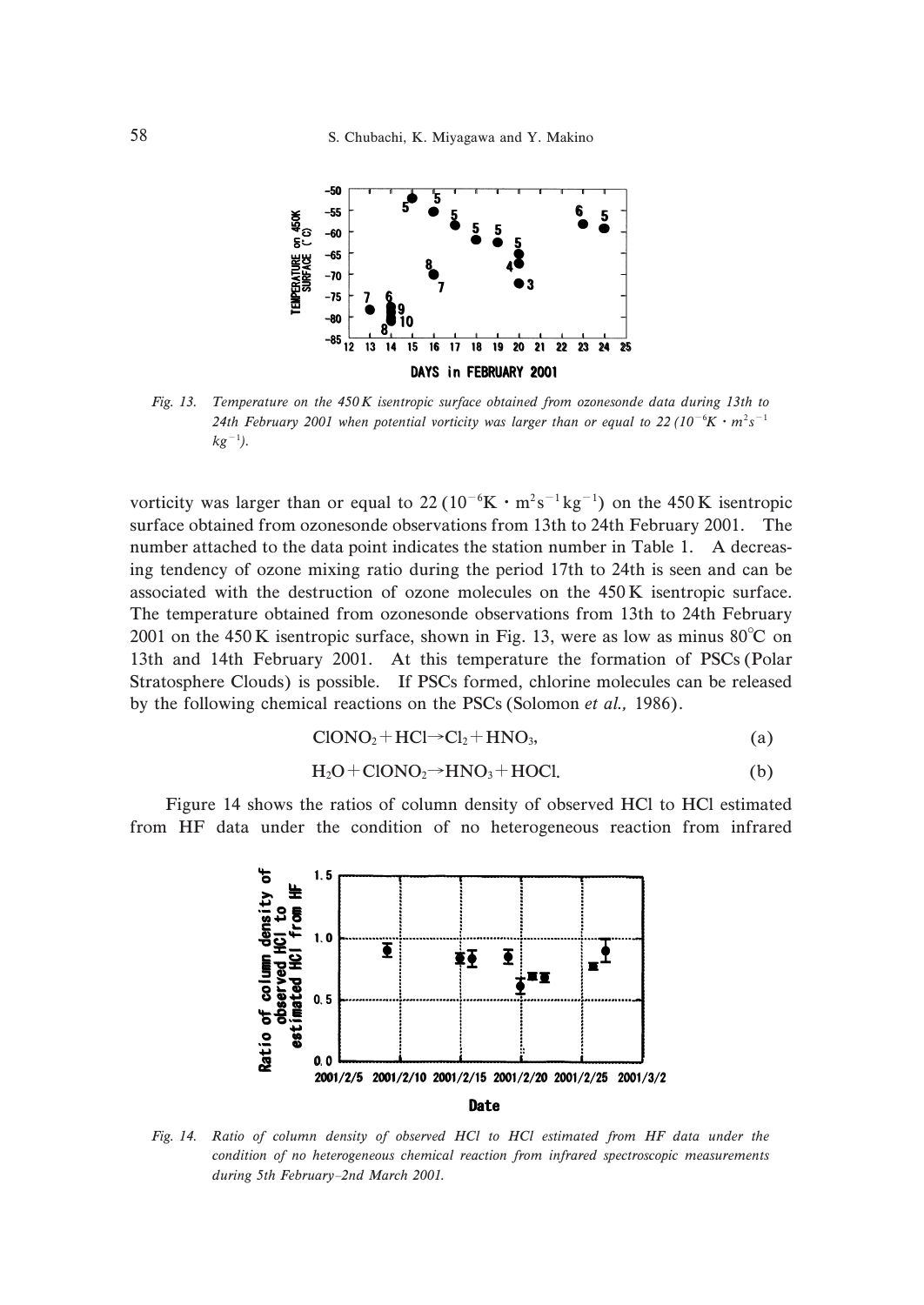spectroscopic measurements at the Meteorological Research Institute in Tsukuba, Japan. In Fig. 14, it is seen that the ratio decreased rapidly on 20th February 2001.

The decrease of HCl by reaction (a) actually observed at Tsukuba when Tsukuba was covered by air in the polar vortex on the  $450K$  isentropic surface. Hence ozone destruction was possible during transpotation from upwind region. Here we address why the ozone decrease was not so severe in Sapporo and in Wakkanai. These stations were also covered by the polar vortex on the  $450 K$  isentropic surface on 20th February (see S20; 20th at Sapporo and W20; 20th at Wakkanai in Fig. 7) as well as Tsukuba. Tsukuba is 1 degrees south of Sapporo and 3 degrees south of Wakkanai. Hence, the incident solar radiation at Tsukuba is more intense than at the other two stations. Stronger solar radiation and more sunlit hours at Tsukuba would promote the ozone destructive chemical reactions. Terao et al.  $(2002)$  reported that ozone mixing ratio on the 475 K isentropic surface in the northern hemisphere polar vortex decreased by about 6 ppbv (0.006 ppmv) per sunlit hour based on the ILAS data for spring 1997. Moreover, ozone depletion on the  $450K$  isentropic surface in the polar vortex at the rate of 0.04 ppmv per day was observed at Eureka, Canada ( $80.0^{\circ}$ N,  $85.9^{\circ}$ W) from February to March 2000 (Hirota et al., 2003).

#### 5. Concluding remarks

In the present study, we analyzed the vertical distributions of ozone at Wakkanai using ozonesonde data taken from 15th to 24th February (Chubachi et al., 2002). We found that on 19th February 2001, the  $700K$  isentropic surface over Wakkanai was covered with air in the polar vortex. From the 13th to 24th, the ozone mixing ratio on the  $700K$  isentropic surface decreased with potential vorticity less than or equal to  $220$  $(10^{-6}$ K · m<sup>2</sup>s<sup>-1</sup> kg<sup>-1</sup>), showed a sharp decrease at potential vorticity between 220 and  $240(10^{-6}$ K · m<sup>2</sup>s<sup>-1</sup> kg<sup>-1</sup>) and showed an almost constant value with the potential vorticity larger than or equal to 240 ( $10^{-6}$ K  $\cdot$  m<sup>2</sup>s<sup>-1</sup> kg<sup>-1</sup>). On the other hand, the ozone mixing ratio on the  $450K$  isentropic surface is small (about 1 ppmv) with potential vorticity less than or equal to 15 ( $10^{-6}$ K  $\cdot$  m<sup>2</sup>s<sup>-1</sup> kg<sup>-1</sup>), increased to around 2.5 to 3 ppmv between 15 and 22 ( $10^{-6}$ K  $\cdot$  m<sup>2</sup>s<sup>-1</sup> kg<sup>-1</sup>) and showed an almost constant value (around 2.5 to 3 ppmv) with the potential vorticity larger than or equal to 22 ( $10^{-6}$ )  $K \cdot m^2 s^{-1} kg^{-1}$ ). On days when the polar vortex on the 450 K isentropic surface covered Wakkanai (15th, 16th, 17th, 18th, 19th, 20th and 24th), comparatively large ozone mixing ratios were observed on the  $450K$  isentropic surface. The polar vortex on the  $450$  K isentropic surface covered Tsukuba on 20th February 2001, when increase of ozone mixing ratio was observed. A decrease of the ratio of observed HCl amount to estimated HCl amount from observed HF amount was also found over Tsukuba on 20th February 2001. A decrease of HCl in the stratosphere would increase of Cl in the stratosphere and would further accelerate the ozone destructive chemical reactions. The ozone mixing ratio on the  $450K$  isentropic surface over Tsukuba was smaller compared to that at other stations of similar potential vorticity. The potential vorticity calculated from GANAL data (Global objective ANALysis data by Japan Meteorological Agency) showed the movement of polar vortices on the  $700 \text{ K}$  isentropic surface and on the  $450 K$  isentropic surface well.